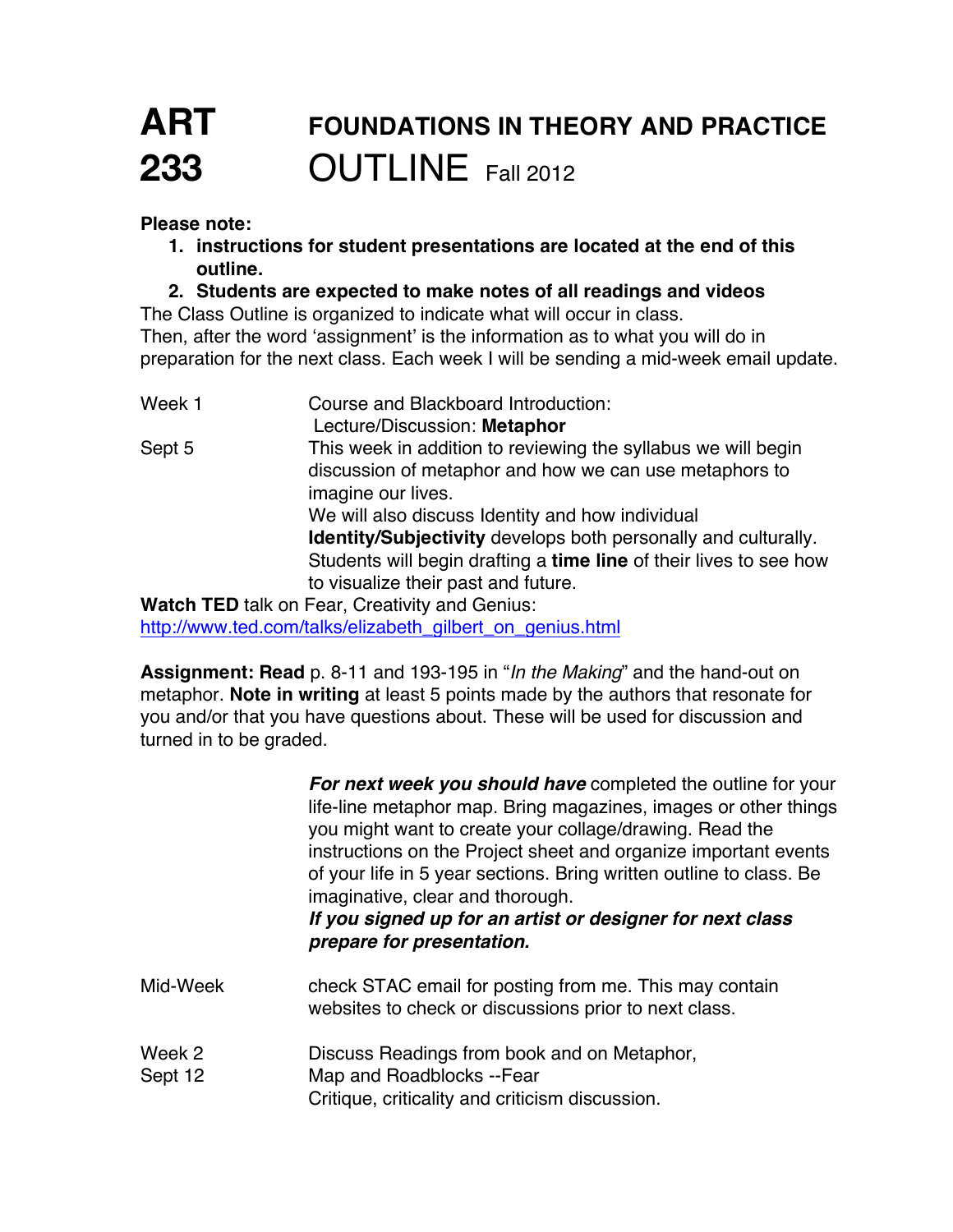|                                       | Discuss: Statement of Intent or Artist Statement.                          |
|---------------------------------------|----------------------------------------------------------------------------|
|                                       | Life Line/Metaphor Map work on life-line in class.                         |
|                                       | Assignment: Read p 122-124 in "In the Making"                              |
|                                       | Finish Map at Home                                                         |
|                                       | <b>Student Presentations for next week: Internal sources of</b>            |
|                                       | inspiration                                                                |
|                                       |                                                                            |
|                                       |                                                                            |
|                                       |                                                                            |
|                                       |                                                                            |
|                                       | David Carson (not in our book) ________________                            |
| Mid-Week                              | Check STAC email for message from me about next class                      |
| Week 3                                | Share finished Integrated Road maps in Class-                              |
| Sept 19                               | <b>Discuss Creative Process-hand-outs</b>                                  |
|                                       | http://www.youtube.com/watch?v=NugRZGDbPFU&feature=related                 |
|                                       | Begin ideas for Habitual Acts (note idea day next class).                  |
|                                       | <b>Assignment:</b> Read p 232-235 in "In the Making". Do some              |
|                                       | research on Habits and bring to class.                                     |
|                                       | Watch these TED talks on Fear. Make notes:                                 |
|                                       | http://www.ted.com/talks/karen_thompson_walker_what_fear_can_teach_us.html |
|                                       | <b>Student Presentations for next week: external sources</b>               |
|                                       | Yukinori Yanagi                                                            |
|                                       | Neville Brody (not in our book) ____________________                       |
|                                       | Milton Glaser (not in our book) ___________________                        |
|                                       | Paula Scher (not in our book) _________________                            |
| Mid-Week                              | Check STAC email for messages-                                             |
|                                       | Habitual Acts and Discipline and Intention                                 |
| Week 4                                | Discuss Fear, Faliure and Designers                                        |
| Sept 26                               | Idea Day for habitual acts.                                                |
|                                       |                                                                            |
|                                       |                                                                            |
|                                       | <b>Students present artists</b>                                            |
| <b>Watch these TED talks on Play:</b> | <b>Assignment:</b> Finish Habitual Act project and statement.              |
|                                       | http://www.ted.com/talks/tim_brown_on_creativity_and_play.html             |
|                                       | http://www.ted.com/talks/paula_scher_gets_serious.html?quote=418           |
| Mid-Week                              |                                                                            |
|                                       | Check STAC email for messages-<br>Discipline and Intention                 |
|                                       |                                                                            |
| Week 5<br>Oct <sub>3</sub>            | Discuss Play and In the Making<br>Idea Day for habitual acts.              |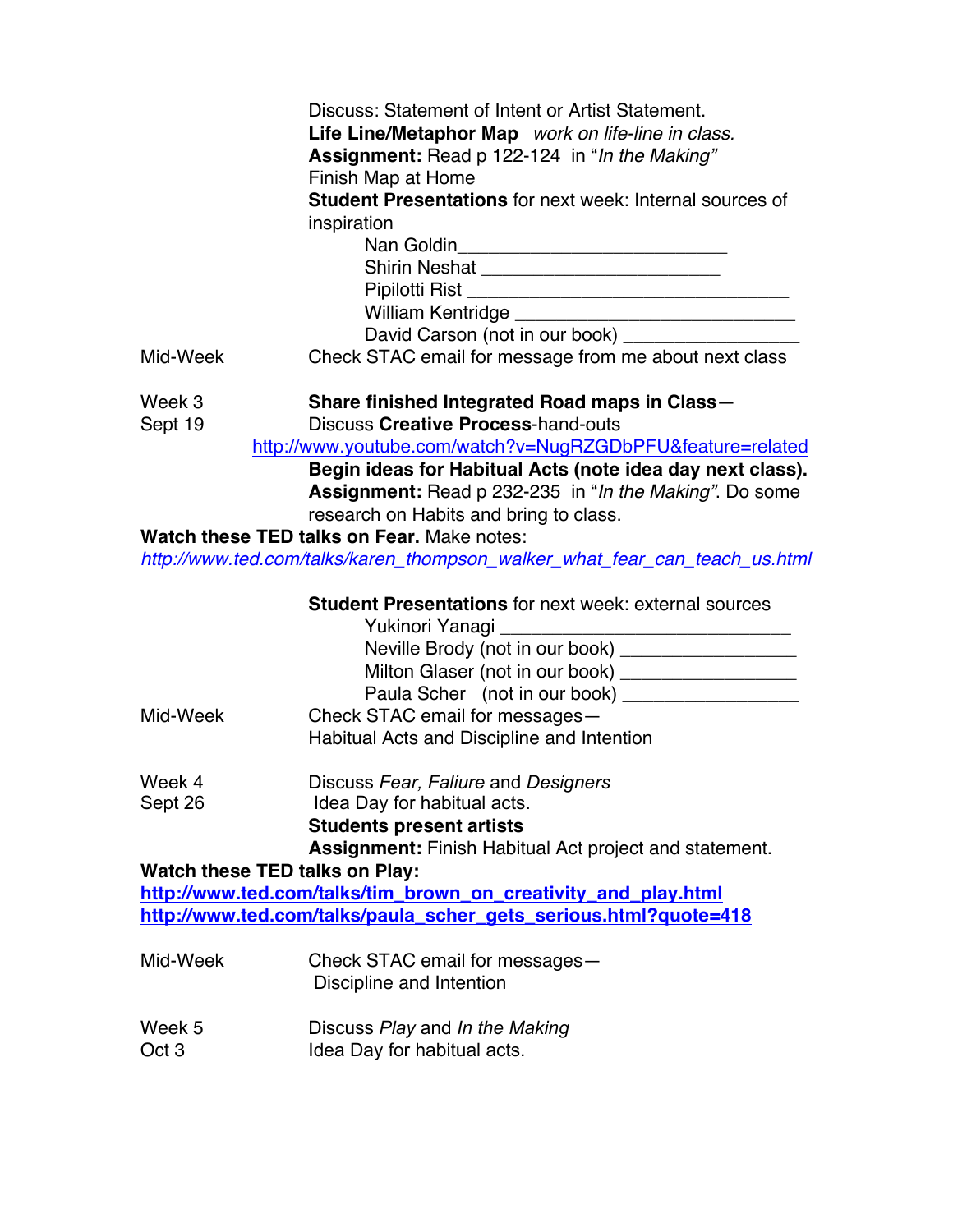|                                                                                                             | Introduce Exploratory Play project. Have idea ready by next<br>week at the latest. This is a project that will need at least two<br>weeks to complete and is due in three weeks.<br>Assignment: Read p 282-283 in "In the Making"<br><b>Student Presentations for next week:</b><br>Tony Orsler _____________________________<br>Mariko Mori _______________________________<br>Johathan Barnbrook |  |
|-------------------------------------------------------------------------------------------------------------|----------------------------------------------------------------------------------------------------------------------------------------------------------------------------------------------------------------------------------------------------------------------------------------------------------------------------------------------------------------------------------------------------|--|
| Mid-Week                                                                                                    | Check STAC email for messages-                                                                                                                                                                                                                                                                                                                                                                     |  |
| Week 6<br>Oct 10                                                                                            | Critique Habitual Acts -all students must attend critiques<br>Discuss: Exploratory Play project.<br><b>Students present artists.</b><br><b>Discuss</b> Metaphor and meaning associated with materials<br>Begin Sustainability assignment by doing research-                                                                                                                                        |  |
| http://www.youtube.com/watch?v=B5NiTN0chj0<br>http://www.ted.com/playlists/28/sustainability_by_design.html |                                                                                                                                                                                                                                                                                                                                                                                                    |  |
|                                                                                                             | <b>Assignment:</b> Work on Exploratory Play project and statement                                                                                                                                                                                                                                                                                                                                  |  |
| Mid-Week                                                                                                    | Check STAC email for messages-look for questions for take-<br>home test.                                                                                                                                                                                                                                                                                                                           |  |
| Week 7<br>Oct 17                                                                                            | <b>Critique Exploratory Play</b><br><b>Discuss Sustainability.</b><br>Discuss Ways of Seeing_ Visual Literacy.                                                                                                                                                                                                                                                                                     |  |
|                                                                                                             | Assignment: Work on paper for materials -- Work on<br>Sustainability assignment do research-<br><b>Student Presentations for next week:</b><br>Daniel Joseph Martinez _______________________<br>Matthew Barney _______________________________<br>Stefan Sagmeister (Not in book) ______________                                                                                                  |  |
| Mid-Week                                                                                                    | Look for instructions on next project. Sustainability.                                                                                                                                                                                                                                                                                                                                             |  |
| Week 8<br>Oct 24                                                                                            | <b>Discuss Sustainability</b><br>Ways of Seeing_ Visual Literacy.                                                                                                                                                                                                                                                                                                                                  |  |

**Assignment:** Read p 353-354 in "In the Making" and p. 113-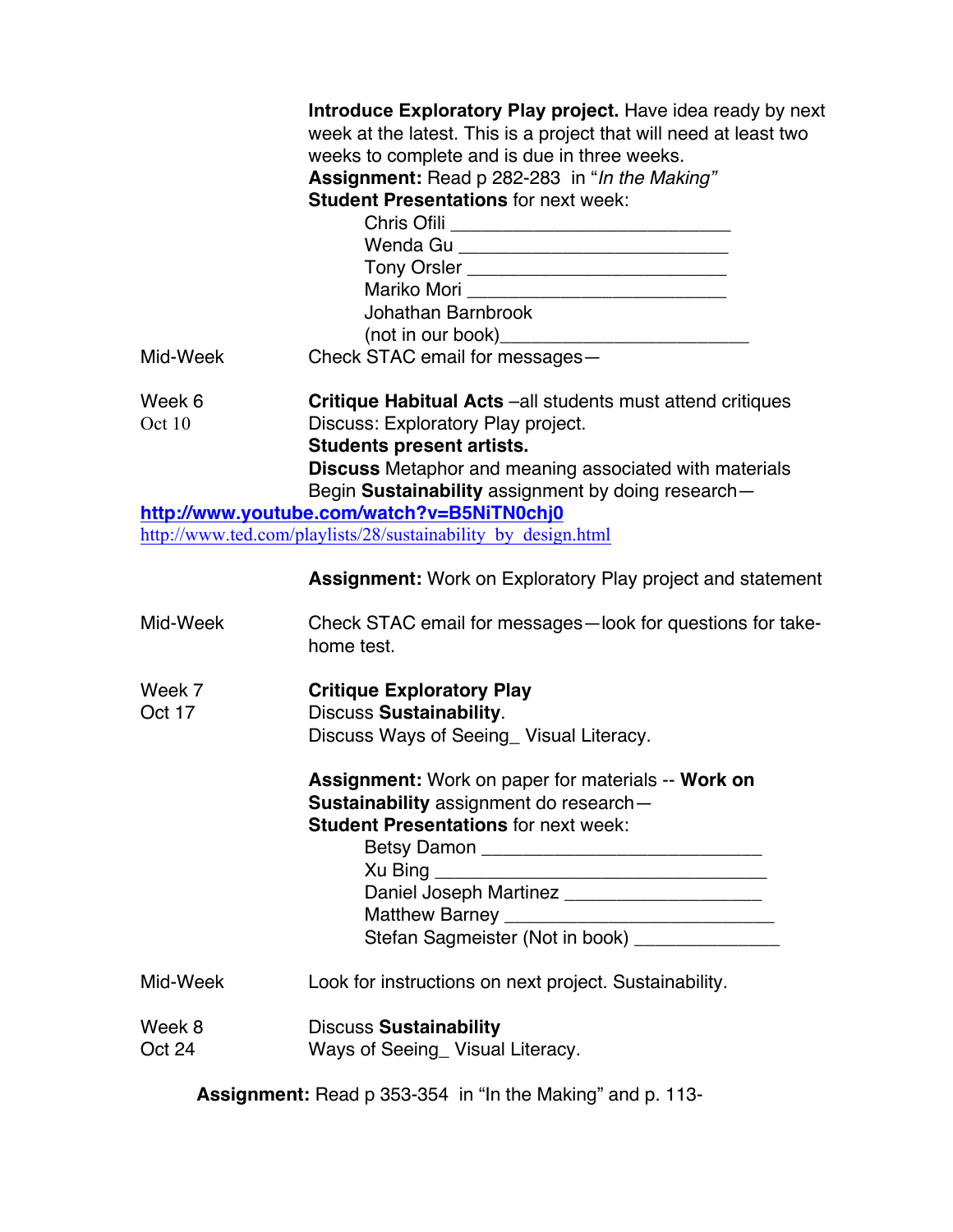|                             | 118. And Work on materials paper -- Work on Sustainability<br>assignment do research-<br><b>Student Presentations</b>                                                                                                                                                                                                                                                                                                                                                |
|-----------------------------|----------------------------------------------------------------------------------------------------------------------------------------------------------------------------------------------------------------------------------------------------------------------------------------------------------------------------------------------------------------------------------------------------------------------------------------------------------------------|
| Week 9<br>Oct 31            | Student Research Day. No Class.                                                                                                                                                                                                                                                                                                                                                                                                                                      |
| Week 10                     | <b>Contemporary Artists/ Process</b><br>Paper Due.                                                                                                                                                                                                                                                                                                                                                                                                                   |
| Nov <sub>7</sub>            | <b>Assignment: Finish Materials and Meaning and Artist</b><br>Statement-remember this does not have to be a real object<br>you make. Your assignment is to imagine and represent an<br>idea. You must only be able to show us, or tell us what or how it<br>will be. You must have an artist statement and a well-developed<br>description to turn in (typed).<br><b>Student Presentations for next week:</b><br>Michael Bierut (not in our book) __________________ |
| Mid-Week                    | Check STAC email for messages-                                                                                                                                                                                                                                                                                                                                                                                                                                       |
| Week 11<br>Nov 14           | <b>Critique Materials/Sustainability:</b><br>Begin next art piece: Time Based Processes-The Gift<br><b>Assignment:</b> Read hand-outs and begin additional research for<br>a short paper and piece based on the meaning of "the Gift". The<br>piece itself must be conceived to exist in time. Read p. 129-154<br>Ways of Seeing.                                                                                                                                    |
| Mid-Week<br>Watch:          | Check STAC email for messages-<br>http://www.youtube.com/watch?v=AT3IveJmjY8                                                                                                                                                                                                                                                                                                                                                                                         |
| Week 12<br><b>Nov 21</b>    | Photography and time based media, film, video, performance;<br>Idea Day for Final project<br>Assignment: Read p. 16-17 and in "In the Making"<br>Finish research paper on 'the Gift'.<br><b>Student Presentations for next week:</b><br>Andy Goldsworthy                                                                                                                                                                                                             |
| Week 13<br>Dec <sub>5</sub> | Final Critique of Gift begins. Gift Papers Due.<br>Idea Day for Final project                                                                                                                                                                                                                                                                                                                                                                                        |